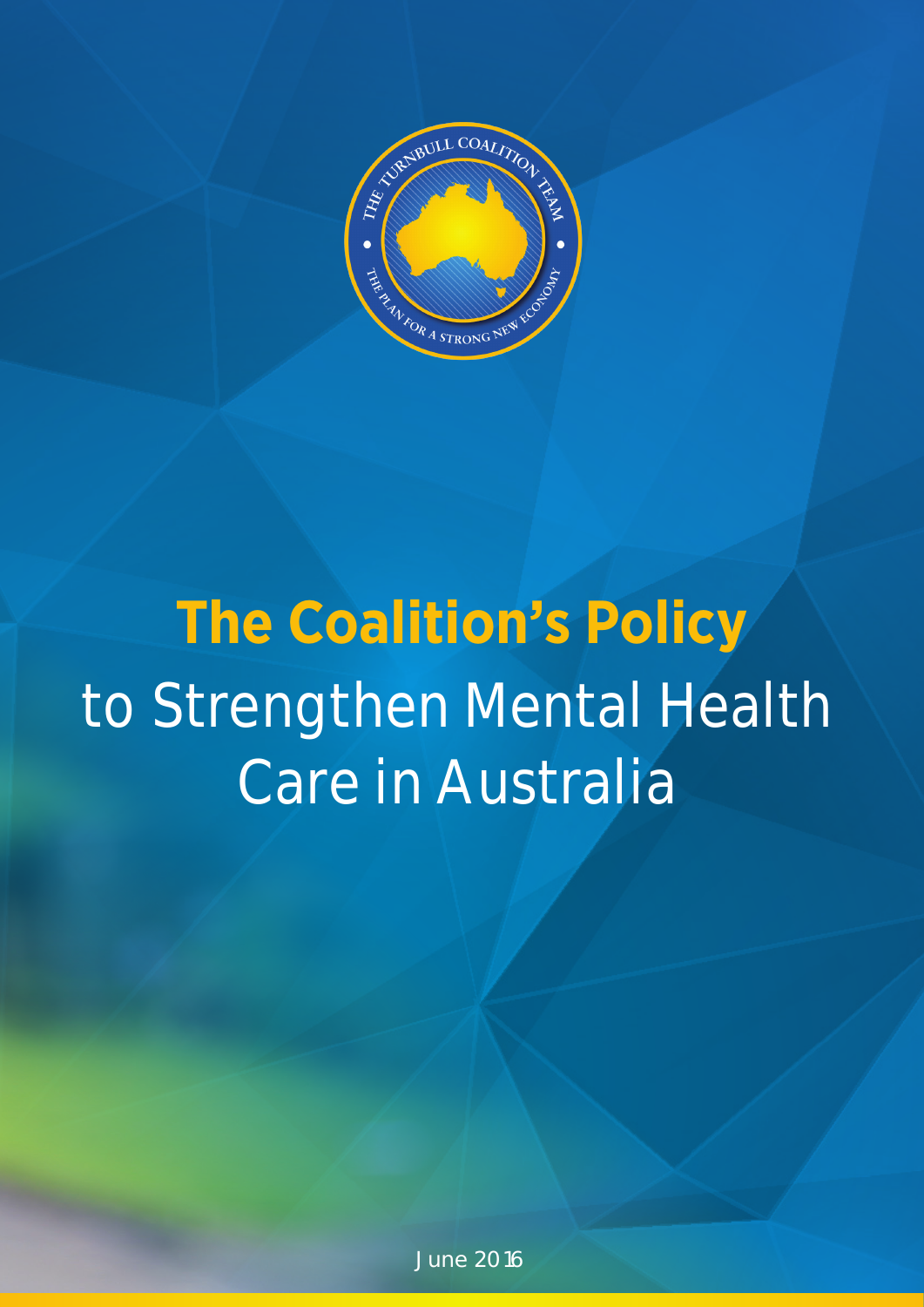# **Key Commitments**

**Our Plan** The Coalition is committed to a bold package of mental health reforms that ensures that the best help for people with mental ill health, and their families and carers, is available.

at the regional level through the new Primary Health Networks (PHNs). PHNs include new partnerships with government at all levels, non-government organisations and the private sector, which means better tailored care for communities. We are investing in a modern  $21^{st}$  century mental health system that targets support, care and funding

Under the Coalition, there will be 10 PHN lead sites, all champions of crucial reforms, trialling innovative approaches in mental health services including four sites to focus on suicide prevention.

We will also fund an additional eight Suicide Prevention Trials in regional, rural and remote areas. This will bring the total sites to 12, building on best practice and community models and adopting new digital technologies to assist in crisis support, clinical intervention and ongoing support for individuals.

The Coalition is committed to using 21<sup>st</sup> century digital technologies to support mental health reforms by supporting the transformation of e-mental health and other digital services.

Our approach to mental health focuses on the whole life span – in early childhood, schools, postschool education, entry to employment, workplaces and the broader community.

To strengthen prevention and community awareness, we will establish a Suicide Prevention Research provide a best practice hub of resources. That puts that puts the individual puts that puts the individual put Fund that will support targeted research, develop and evaluate regional suicide prevention models and

overseeing mental health reforms and providing direct advice to the Minister. The Coalition will also strengthen the National Mental Health Commission, who will be charged with

regionalised service development and suicide prevention. We will also:

- **E** guarantee funding for youth mental health services, through *headspace*, and fund 10 new centres
- trial innovative mental health care across Australia, for those with severe mental health issues
- $\blacksquare$  drive a national approach to suicide prevention through 12 regional trials
- **The service on the service service is set suite the service set suite that the set suite the set suite the set s**
- **P** promote and support a more sustainable and flexible mental health nursing workforce

The Coalition understands the impact of depression, anxiety and poor mental health on both individuals and our productivity as a nation is significant.

Our mental health reforms will result in better personalised support and care, greater opportunity and better lives for Australians.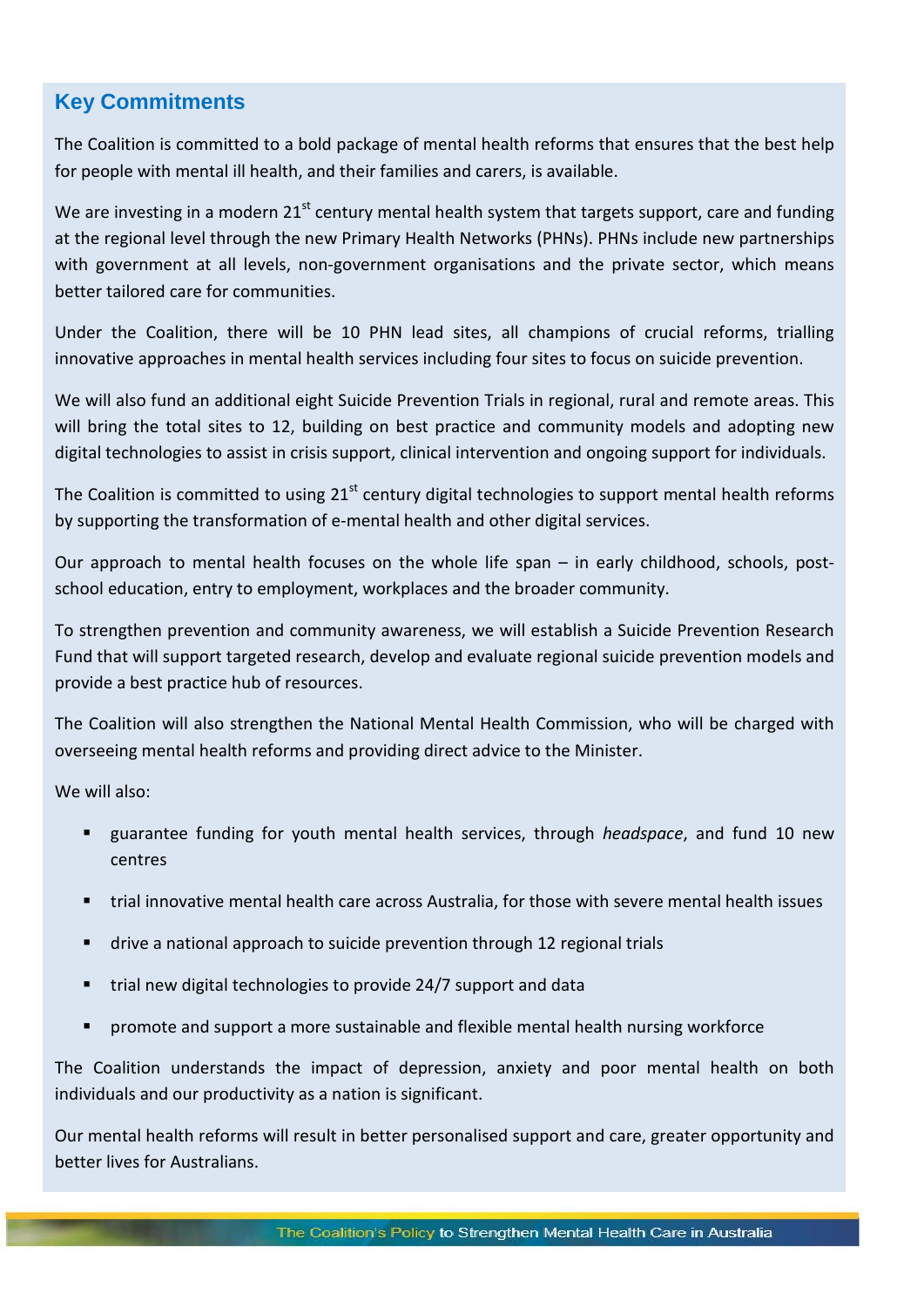# **Our Plan to Strengthen Mental Health Care in Australia**

The Coalition is committed to a bold package of mental health reforms that ensures that the best help for people with mental ill health, and their families and carers, is available.

Our mental health reforms will result in better personalised support and care, greater opportunity and better lives for Australians.

With these reforms, community mental health services will be delivered in a 'stepped care' approach, enabling patients to receive the appropriate level of care, matched to the severity of their illness.

These key reforms in mental health will be coordinated with our other major significant primary care reform 'health care homes' for those with complex illness.

The independent National Mental Health Commission will oversee and report annually on the progress and implementation of these important reforms.

## **1. Creating 10 Mental Health Lead Sites**

The Coalition will prioritise \$26 million to support 10 PHN mental health lead sites to initially be champions of mental health reform over the next two years. Additional funding of \$7 million over three years will also be provided to sites conducting regional suicide trials.

From July 2016, these 10 sites will lead the implementation of stepped care models.

The key work of the lead sites in the primary care setting will be to:

- establish regional service pathways in collaboration with Local Hospital Networks, Non-Government Organisations, the National Disability Insurance Agency, and other related services within the 'stepped care' approach
- demonstrate models of stepped care, including: coordinated clinical care for people with severe mental illness who are managed in primary care; models of early intervention low intensity mental health services, such as coaching services; and regional approaches to suicide prevention
- explore the use of digital technology in self-care, promoting good physical health, the delivery of effective stepped-care models, and preventing re-hospitalisation for those with more persistent disorders.

The ten PHN lead sites will focus on:

**E** regional integration and models of stepped care more broadly (including low intensity) demonstrating best practice in ensuring a range of primary mental health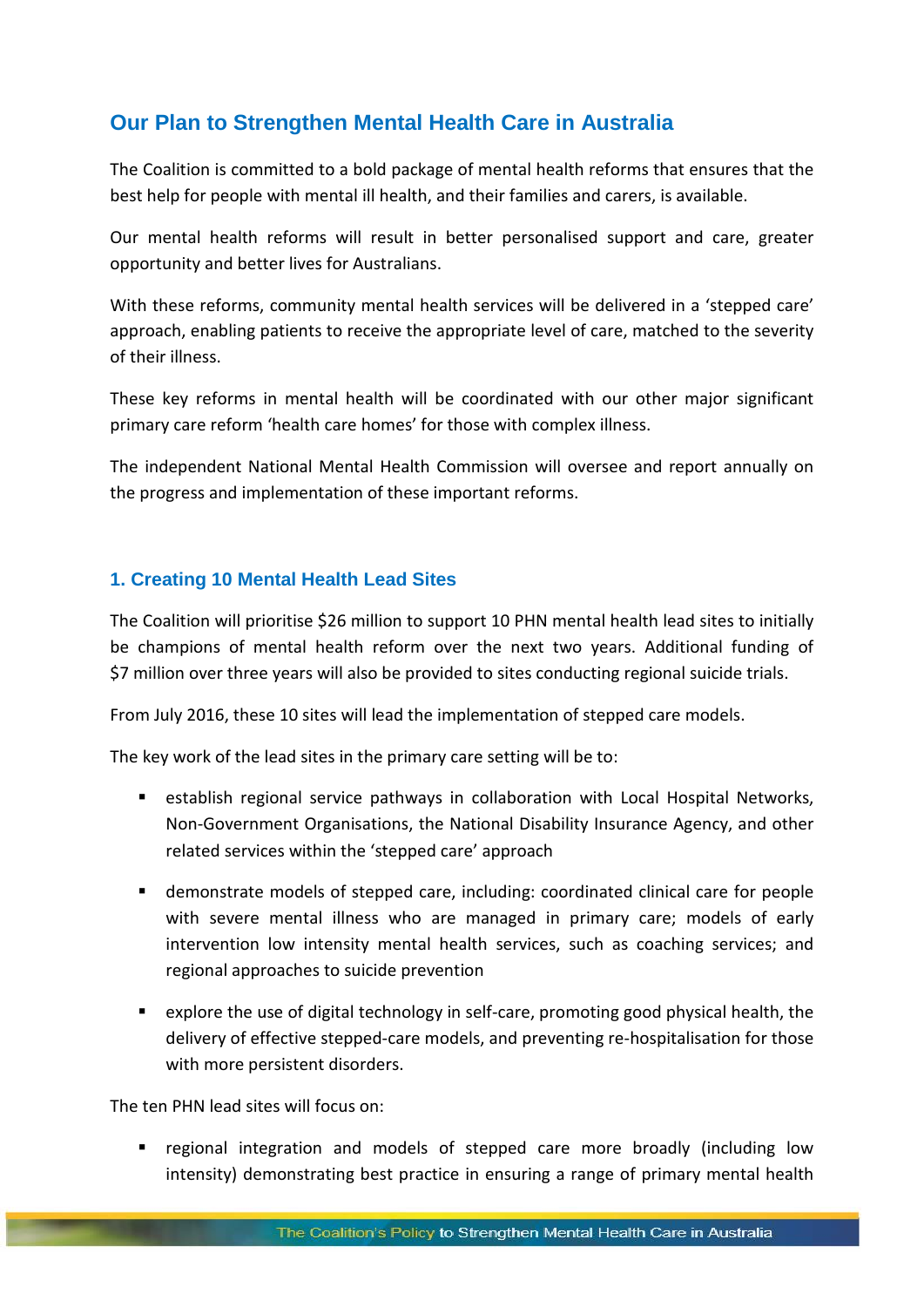services are available to better match with individual and local population need. These sites will be in Murrumbidgee, Sydney and Melbourne.

- models of care for young people with severe mental illness including innovative ways to target a broader range of youth with, or at risk of, severe mental illness. These sites will be in Tasmania, the Australian Capital Territory and South Eastern Melbourne.
- models of coordinated care for adults with severe mental illness and complex care needs; and regional approaches to suicide prevention. These sites will be in Brisbane North, the North Coast and North Western Melbourne.
- regional suicide prevention, including integration of suicide prevention and youth mental health activity. This site will be in Perth South.

The combination of these lead sites provides coverage across multiple jurisdictions and metropolitan, regional and rural areas.

This work will assist all 31 PHNs to match mental health services to individual needs through innovative approaches to stepped care.

## **2. Youth Mental Health**

#### *headspace*

Our *headspace* centres provide for holistic care for young people in four key areas – mental health, related physical health, alcohol and substance abuse as well as social and vocational support for young people aged 12-25 years.

In 2013, the Coalition committed to increasing *headspace* centres to a total of 100 Australiawide. All 100 centres will be fully operational by 2017, and will assist up to 80,000 young Australians each year.

Under the Coalition funding for *headspace* is guaranteed. Consistent with our mental health reforms, from July 2016, *headspace* services will be supported and will be funded by their local PHN under the Coalition.

The *headspace* National Office will have oversight of national standards and data. PHNs will have to satisfy the Minister for Health if they want to move away from the headspace model.

In addition, the Coalition will invest \$20 million for 10 new *headspace* centres to bring the overall total to 110 by 2019. The aim will be to increase service coverage with a specific focus on rural and regional areas. This could include an expansion of an existing *headspace* service using innovative approaches, such as satellite centres, outreach services and other activities.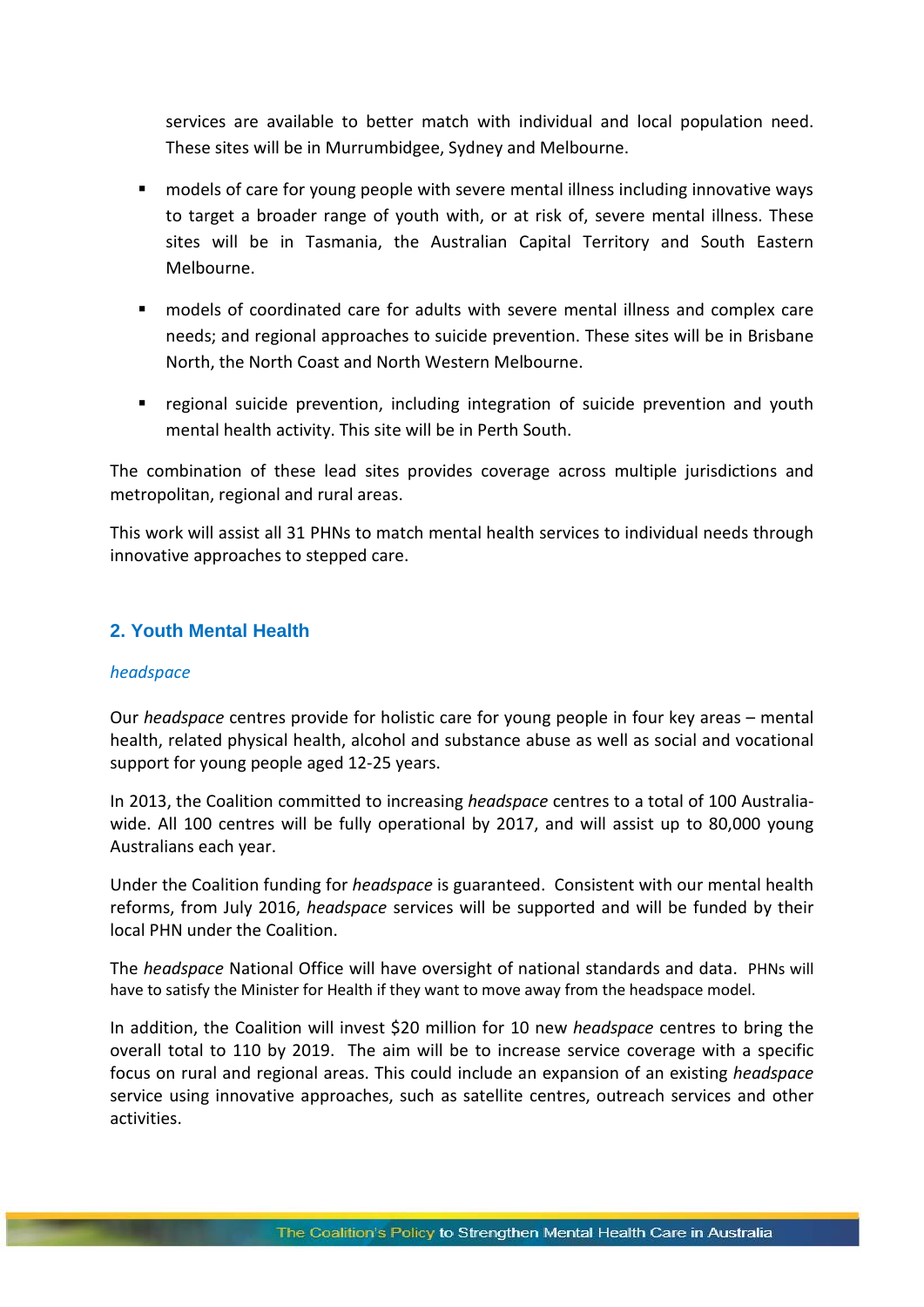#### *Severe youth mental illness*

The Coalition will continue funding for six Early Psychosis Youth Services, via their PHNs, at current funding levels for three years until 2019, to allow time for regional reforms to be rolled out and a thorough evaluation to be undertaken.

To ensure services are accessible across Australia, PHNs will be centrally involved in developing a regional service model for young people with severe mental illness.

The Coalition has identified three PHN lead sites to develop and trial regional service pathways, and partnerships with state and territory services, community-based organisations and private providers.

These lead sites will support a broader group of young people (not limited to early psychosis), on the basis of impairment, persistent mental ill health, concurrent substance misuse and increased risk to physical ill health.

These sites are in Tasmania, the Australian Capital Territory and South Eastern Melbourne.

Australia's National Centre of Excellence in Youth Mental Health will be centrally involved in providing expert advice to our PHN lead sites; and developing advice more broadly for PHNs regarding regional service models for young people at risk of severe mental illness.

## **3. Suicide Prevention**

Suicide remains the leading cause of death for people under the age of 44. The Indigenous suicide rate was around twice the rate for non-Indigenous Australians. Between 2001 and 2010 on average 100 Indigenous people per year ended their lives through suicide. The majority of these were male (approximately three out of four).

The Coalition is committed to leaving no stone unturned in its approach to suicide prevention, to help prevent suicide and reduce suicidal behaviour.

We are working to better understand the social and economic factors that have contributed to recent increases, and to empower communities to respond locally.

As part of our mental health reforms, we have committed to a new National Suicide Prevention Strategy to address the current fragmented approach to suicide prevention. The Strategy will include funding for national suicide prevention leadership and support activities, including anti-stigma and awareness campaigns and crisis support services.

The Strategy involves our PHNs commissioning community based suicide prevention activities. This will focus on integrating services at the local level including through effective post-discharge follow up, and the need to refocus efforts to prevent suicide in Indigenous communities.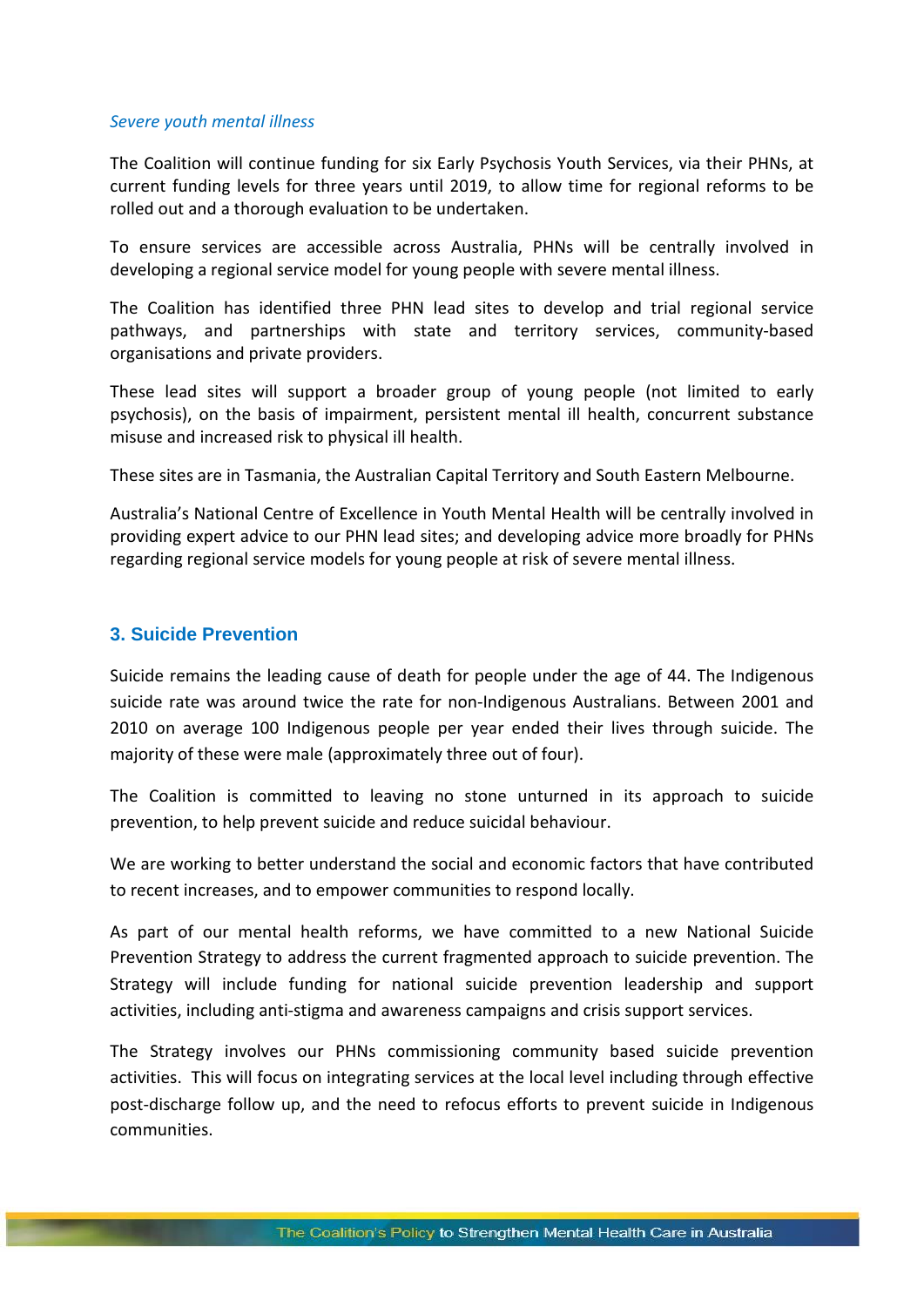Four of our PHN lead sites located in Queensland (Brisbane North), New South Wales (North Coast), Victoria (North Western Melbourne) and Western Australia (Perth South), will be focussed on new collaborative approaches to community based suicide prevention.

In addition to these four sites, the Coalition will provide an additional \$24 million over 3 years to fund a further eight regional trial sites in identified priority areas, including at least two remote Indigenous regions, Tasmania and regional South Australia.

With key national partners – such as the Black Dog Institute, beyondblue, *headspace* and other stakeholders – these trials will bring the best evidence-based strategies, models and digital technologies together to better target people at risk of suicide and ensure a more integrated, regionally-based approach.

The Coalition will also commit \$12 million in funding for a Suicide Prevention Research Fund that will support targeted research, including to develop and evaluate regional suicide prevention models. It will include a best practice hub of resources to support the work of PHNs and others involved in community-based suicide prevention.

We will also provide \$3 million over three years to support the consistent evaluation of the 12 regional suicide prevention trials around Australia and to assess their impact.

The Coalition is committed to reducing suicide rates through regional trials, research and building the evidence base with flexible models, that address regional needs and work in our local communities. Experts have told us this is the only way we can make an impact.

## **4. New Investment in Digital Technologies for Mental Health**

The Coalition is committed to using 21st century digital technologies to support its major regionally-based mental health reforms. We will create one platform to access multiple services.

We will progress the new Digital Mental Health Gateway announced in November 2015, aimed at making mental health tools and information available 24/7 and personalising support.

The Gateway is currently in the development phase. We will work closely with those who need services along with family and carers most affected. It will incorporate a range of web and telephone-based services and tools which will assist users to determine their needs, and referral to appropriate services to suit those needs.

The Coalition will also invest an additional \$30 million over three years to support the transformation of e-mental health and other digital services.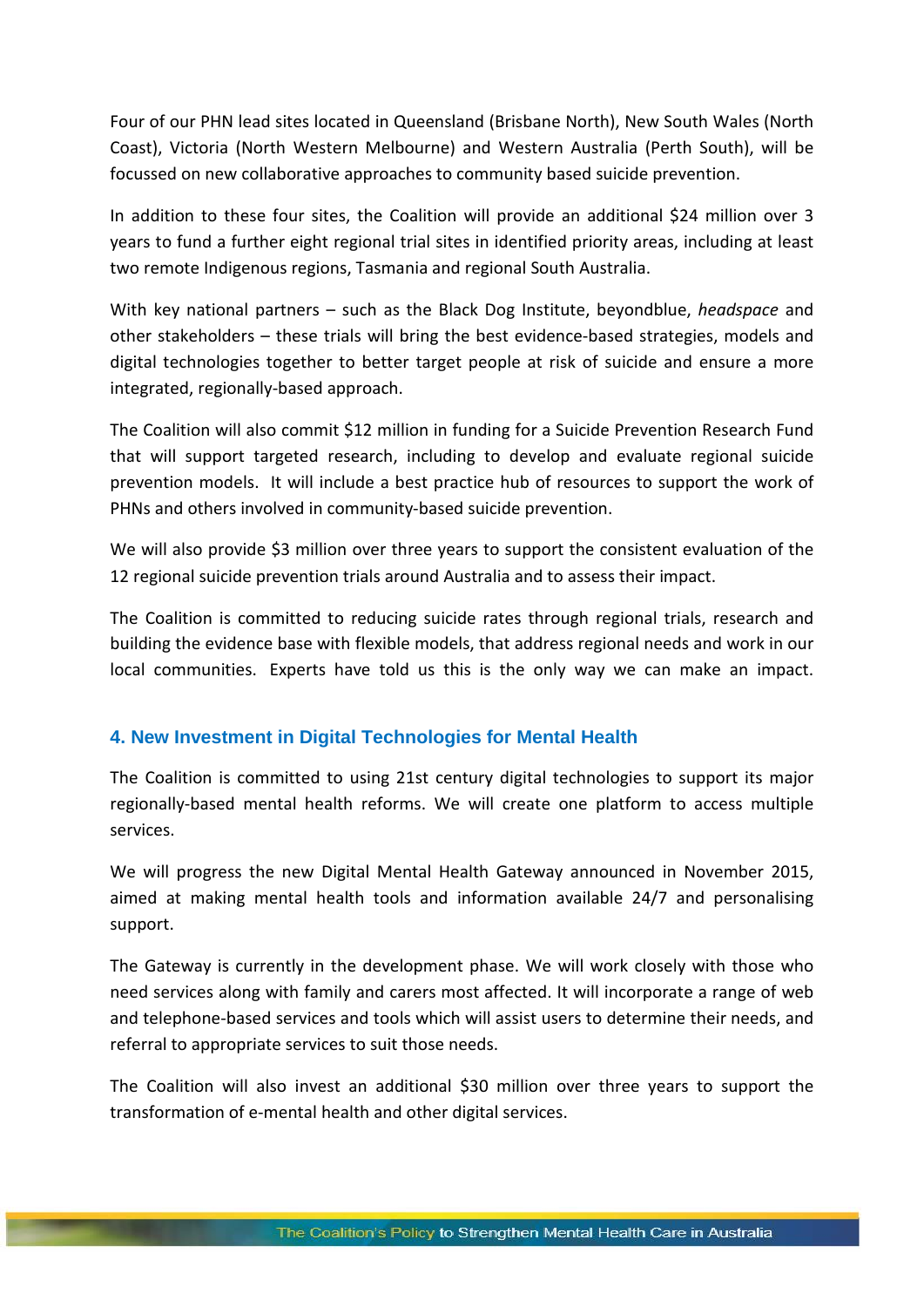Our commitment means communities not only have access to the best available services developed by Australian agencies, but also worldwide expertise in this rapidly expanding area of personalised health care.

To achieve this outcome, a re-elected Coalition Government will build on the developments achieved under Project Synergy and provide \$10 million per year to extend its regional trials over the next three years.

Australia has a diverse range of communities, from major cities to remote communities. There is not a one size fits all for people when it comes to mental health support and care. We need agile digital technologies that connect services to people and provide specific personalised support and care depending on need.

Working in collaboration with key stakeholders in the mental health sector, we will fund a series of progressive trials to bring the best new digital technologies to communities  $$ tailored support for the young, veterans, suicidal, and get the evidence on what works with real people, in real settings.

We will test the capacity for new technologies to work effectively across organisations who are in contact with those most affected on the ground. Instead of having organisations compete and work in isolation, we will test how we can bring them together to make a seamless pathway for people who need support and care.

It is expected our \$30 million investment will attract co-investment by other governments, private, technical, telecommunication and academic partners.

The Coalition will also provide \$2.5 million to Lifeline to design and trial a Crisis Text service for crisis support and suicide prevention and would complement Project Synergy.

## **5. Promoting a sustainable and flexible Mental Health Nursing workforce**

An important strategy in improving the mental health and wellbeing of all Australians will be developing and sustaining a nursing workforce that is responsive to the mental health needs of the community – across all clinical settings, all cultural groups, and across the spectrum of illness over a person's lifespan.

The Coalition will provide \$1.5 million to the Australian College of Mental Health Nurses to look at a new workforce model.

The College would coordinate with Primary Health Networks co-commissioning trials between PHNs and local area health services which would allow mental health nurses to move between the primary and acute care sectors. It would see the PHNs and local area health services both contribute to funding nurses who would work across both sectors.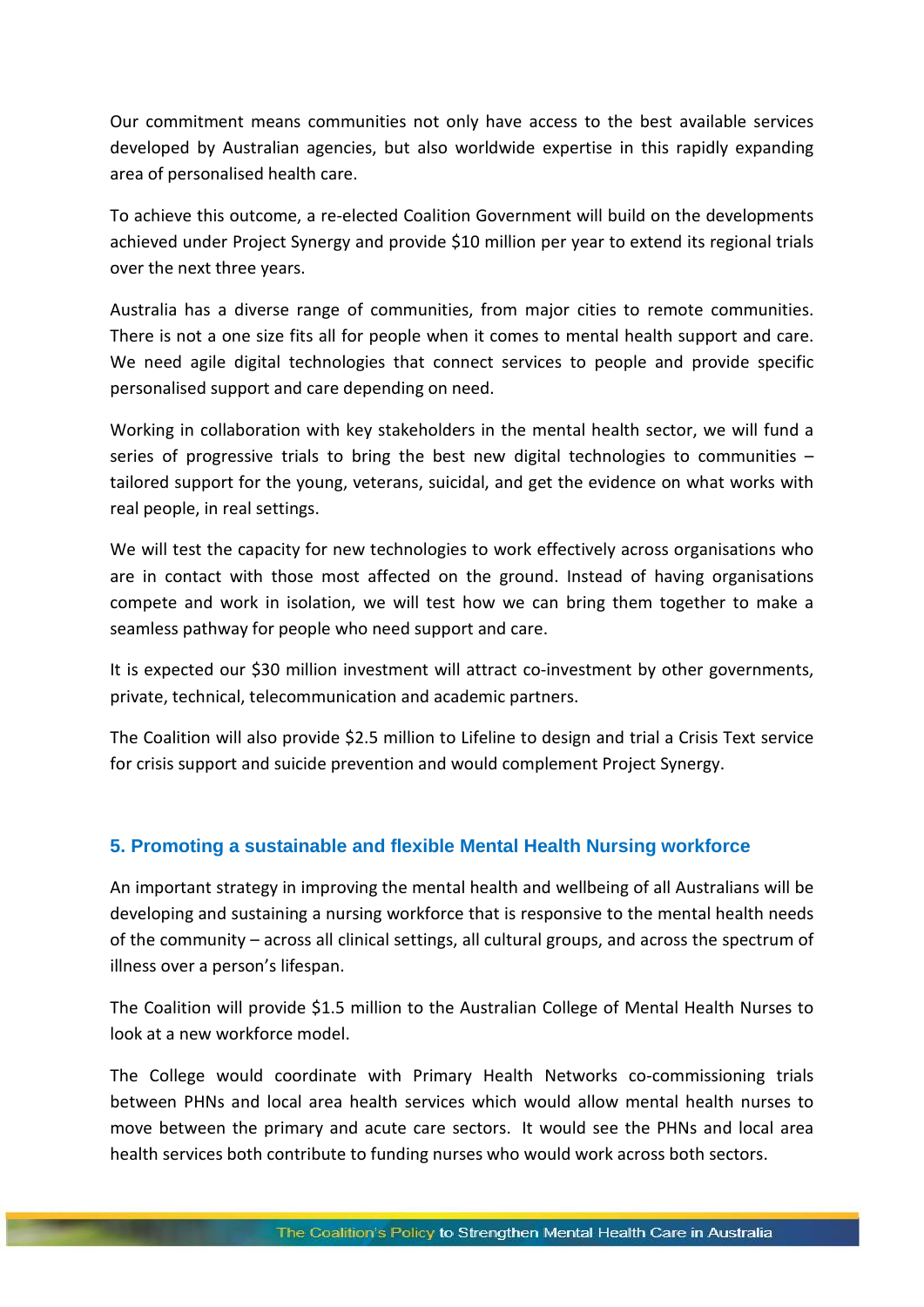## **The Choice**

The Coalition is investing in the mental wealth of all Australians to ensure a stronger economy through workforce participation with greater opportunity for better lives for Australians living with mental health challenges.

We are committed to once in a generation reform, that puts the needs of individuals at the centre of our mental health system and involves our newly established PHNs in planning, commissioning and integrating services at a regional level.

To support this important reform work, 10 PHN lead sites will be champions of mental health reform.

In total there will be 12 suicide prevention trial sites.

A new Suicide Prevention Research Fund and Best Practice Hub will support targeted research and evaluation, and support the PHNs in their role.

The Coalition has guaranteed funding for *headspace* and will fund an additional 10 *headspace* centres, bringing the total to 110, with a focus on additional services in rural and regional areas.

The Coalition's achievements stand in contrast to the situation inherited in 2013.

Labor's mental health policy was piecemeal in nature and not well coordinated.

Labor made mental health a second term priority, and only after public pressure.

In 2011, Labor committed to a 10-year new national mental health 'roadmap.'

However, no serious structural reform whilst in Government or underpinning financial investment with the states and territories was ever implemented.

Further, there was no serious plan to extend service provision in regional Australia.

Now in Opposition, Labor's mental health policy is a reproduction of the National Mental Health Commission's recommendations and mirrors the Coalition's mental health reforms, with the exception of failing to bring in 21st digital technology meaning every Australian will have support "in their hands 24/7."

Only the Coalition can be trusted to deliver a fully-funded, responsible, and effective response to mental health issues across Australia.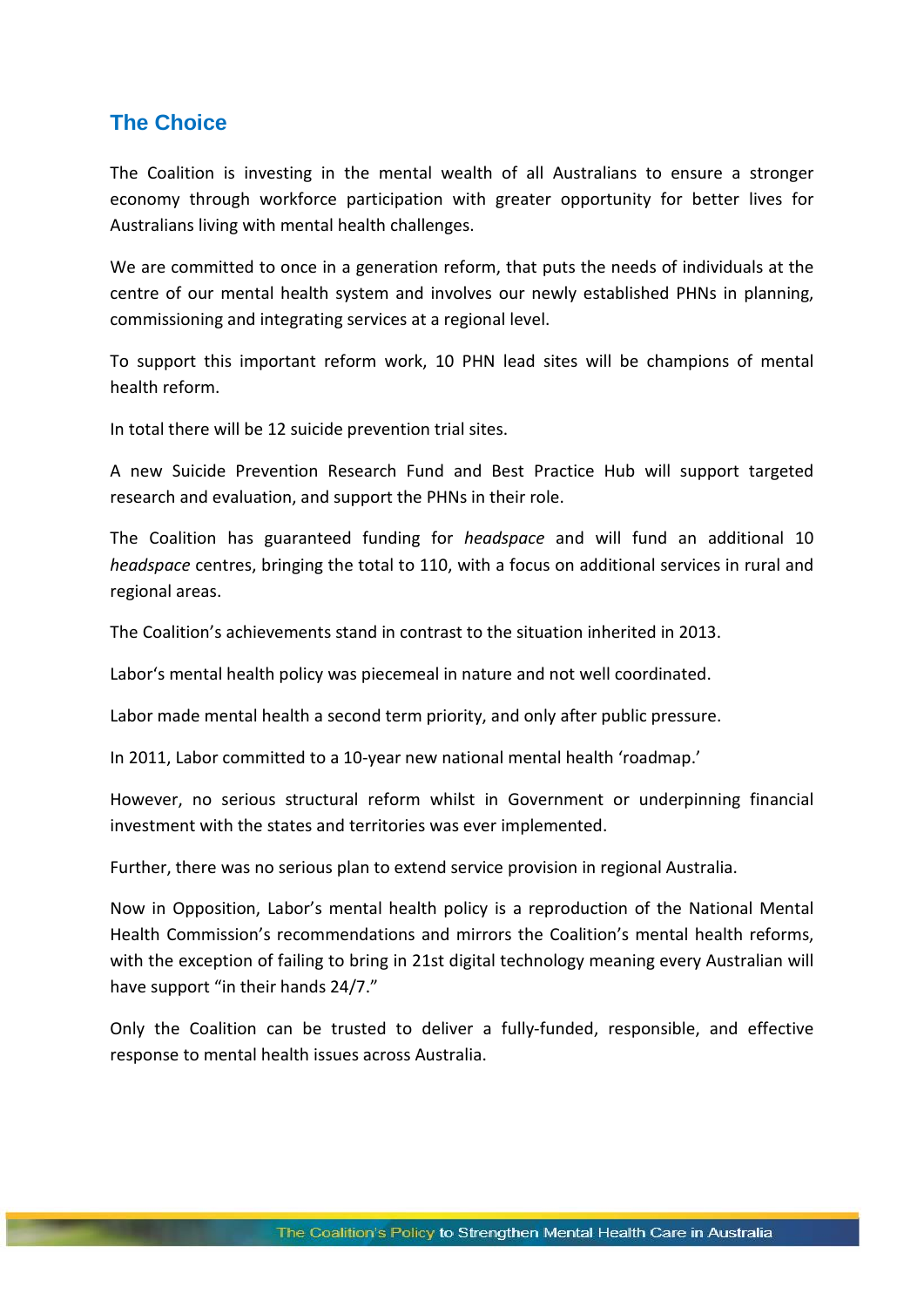# **Costs**

The Coalition will invest \$192 million to strengthen mental health care in Australia.